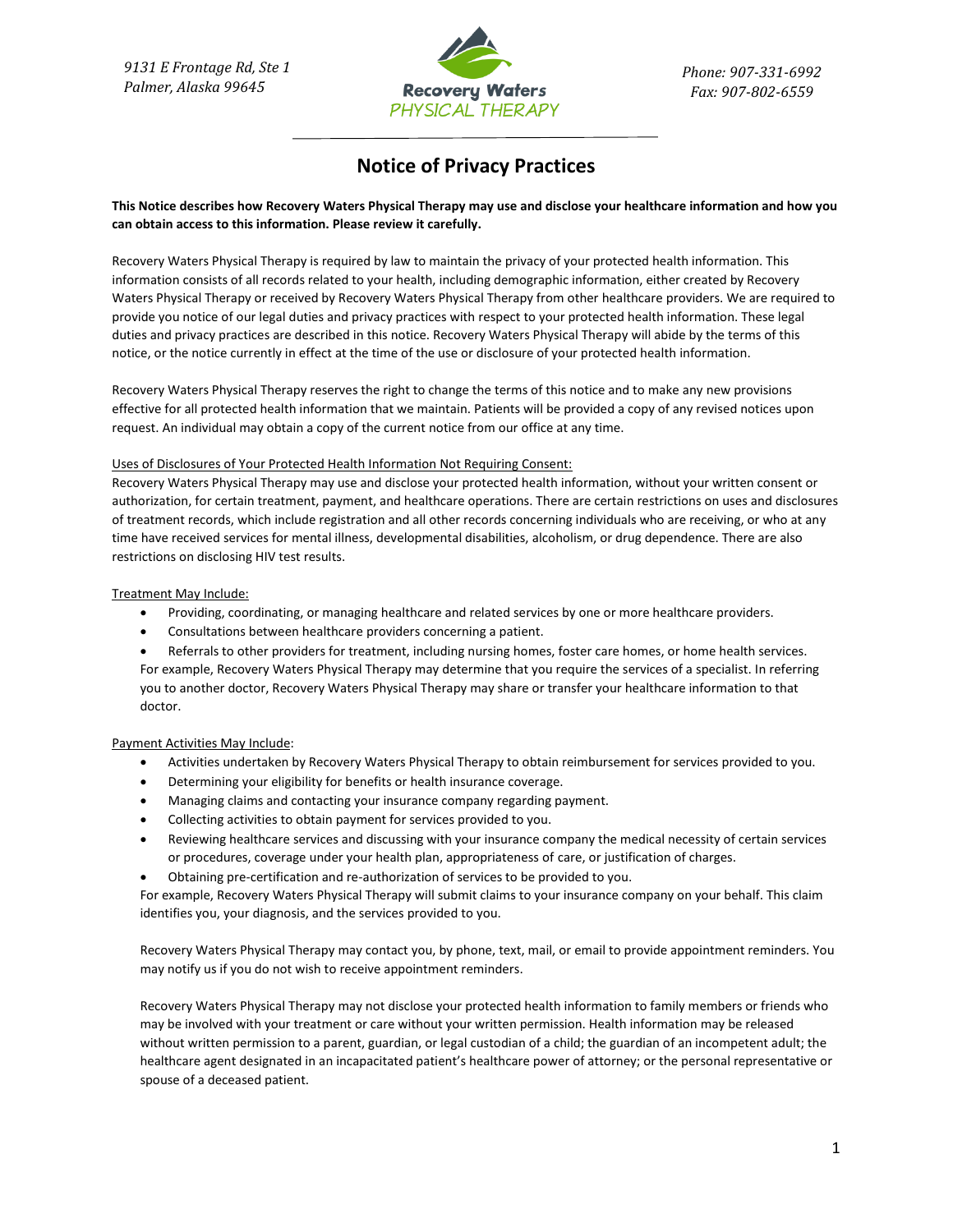

There are additional situations when Recovery Waters Physical Therapy is permitted or required to use or disclose your protected health information without your consent or authorization. Examples include the following:

- As permitted or required by law.
	- $\circ$  In certain circumstances, we may be required to report individual health information to legal authorities, such as law enforcement officials, court officials, or government agencies. For example, we may have to report abuse, neglect, domestic violence, or certain physical injuries. We are required to report gunshot wounds or any other wound to law enforcement officials if there is reasonable cause to believe that the wound occurred as a result of a crime. Mental health records may be disclosed to law enforcement officials for the purpose of reporting an apparent crime on our premises.
- For public health activities.
	- o We may release healthcare records, with the exception of treatment records, to certain government agencies or public health authority authorized by law, upon receipt of written request from that agency. We are required to report positive HIV test results to the state epidemiologist. We may also disclose HIV test results to other providers or persons when there has been or will be risk of exposure.
- For health oversight activities.
	- o We may disclose health records, including treatment records, in response to a written request by any federal or state governmental agency to perform legally authorized functions, such as management audits, financial audits, program monitoring, and evaluation and facility or individual licensure of certification. HIV test results may not be released to federal or state government agencies without written permission, except to the state epidemiologist for surveillance, investigation, or to control communicable diseases.
- Judicial and administrative proceedings
	- o Patient healthcare records, including treatment records and HIV results, may be disclosed pursuant to a lawful court order. A subpoena signed by a judge is sufficient to permit disclosure of all healthcare records, except for HIV results.
- For activities related to death
	- o We may disclose patient healthcare records, except for treatment records, to a coroner or medical examiner for the purpose of completing a medical certificate or investigation for a death. HIV test results may be disclosed under certain circumstances.
- For research
	- o Under certain circumstances, and only after a special approval process, we may use and disclose your health information to help conduct research.
- To avoid a serious threat to health or safety
	- o We may report a patient's name and other relevant data to the Department of Transportation, if it is believed the patient's vision or physical or mental condition affects the patient's ability to exercise reasonable or ordinary control over a motor vehicle. Healthcare information, including treatment records and HIV test results, may be disclosed where disclosure is necessary to protect the patient or community from imminent and substantial danger.
- For worker's compensation
	- o We may disclose your health information to the extent such records are reasonably related to any injury for which worker's compensation is claimed.
- For business associates
	- o We may disclose your health information to other entities that provide a service to Recovery Waters Physical Therapy that requires the release of your health information, but only if we have received satisfactory assurance that the other entity will also protect your health information.

Recovery Waters Physical Therapy will not make any other use of disclosure of your protected health information without your written authorization. Recovery Waters Physical Therapy will not use your health information to contact you for marketing purposes or sell your health information without your written consent. You may revoke such authorization at any time, except to the extent that Recovery Waters Physical Therapy has taken action in reliance thereon. Any revocation must be in writing.